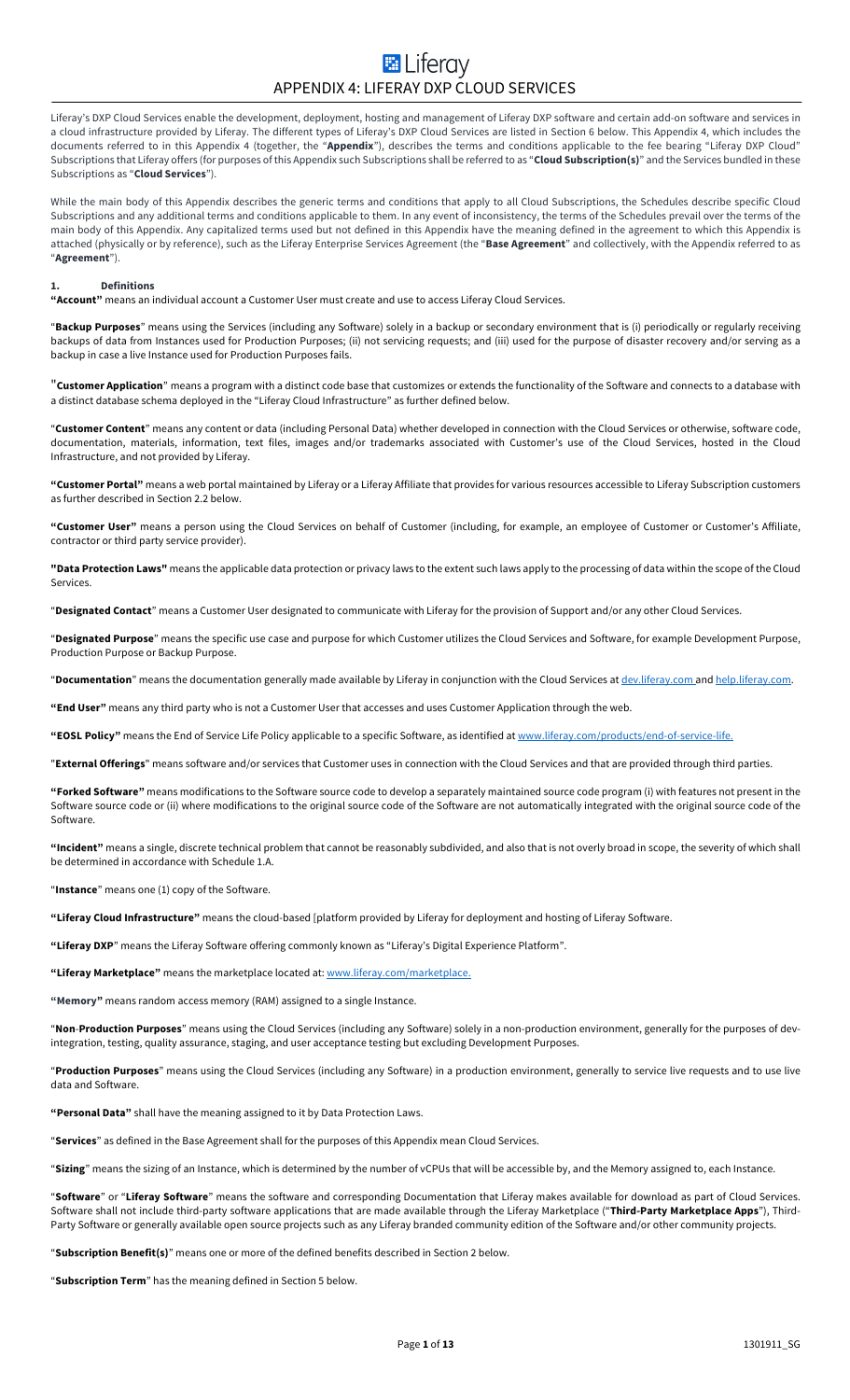

**"Technical and Organizational Measures"** means commercially reasonable physical, administrative, physical and technical measures taken by Liferay in order to assure integrity, security and confidentiality of Personal Data as set forth at www.liferay.com/de/legal/cloud-services-data.

**"Third-Party Software"** means any software program, computer code, programming libraries, application programming interfaces, or other materials, (i) the intellectual property rights of which are not owned by Liferay or its Affiliates and (ii) which is not licensed to Customer under the EULAs set forth in the Base Agreement or this Appendix, but is licensed subject to the applicable license terms and conditions set forth in a file accompanying the Software (and for certain Software also at www.liferay.com/third-party-software).

"**Unit**" means the unit that is used to measure Customer's use of the Cloud Services as set forth in Section 6 or as agreed by the parties in an Order Form.

**"Updates"** means any and all software fixes, updates, upgrades, enhancements, additions, corrections, modifications, new versions and releases of Liferay Software, when and if they are made available.

"**Virtual CPU**" or "**vCPU**" means a virtual machine's virtual processor to which a physical CPU is assigned, in whole or in part.

# **2. Benefits of the Cloud Services Subscriptions**

Cloud Services provide Customer with one or more of the following benefits as specified in the Schedule applicable to the relevant Cloud Subscription, as identified in Section 6 below, during the applicable Subscription Term ("**Subscription Benefits**"):

# **2.1 Cloud Access**

Liferay will provide Customer access to the respective Cloud Services which may include, as applicable, the Liferay Cloud Infrastructure (as further described in Schedule 1.B), any Instances of Liferay Software preinstalled by Liferay for Customer in the Liferay Cloud Infrastructure, for purposes of deployment, management, development, integration and hosting of the Customer Application, for which Customer has purchased a Cloud Subscription (collectively, "**Cloud Access**").

#### **2.2 Access to Customer Portal**

Liferay will provide Customer access to Liferay's Customer Portal during the Subscription Term. Liferay's Customer Portal provides Customer access to an expanding knowledge base, support information, compatibility information, checklists, FAQs, patching tools, Updates, newsletters, as well as access to all versions of Liferay Software throughout their respective life cycle as set forth in the EOSL Policy and the applicable Third-Party Software for electronic download from Liferay's Customer Portal ("**Customer Portal Access**"). The applicable Software made available through the Customer Portal for each Cloud Subscription and any end user license agreements ("EULAs") applicable to such Software are specified in the applicable Schedule identified in Section 6 below. Customer accepts and agrees to the terms of such EULA(s) as a precondition to receiving applicable Subscription Benefits in connection with such Software.

# **2.3 Maintenance**

Liferay will periodically update the Cloud Services or make Updates for Liferay Software provided as part of a Cloud Service available for electronic download from Liferay's website, as further specified in the applicable Schedules ("**Maintenance**").

#### **2.4 Support**

Liferay (and/or a Liferay Business Partner, if applicable) will provide Customer with access to Liferay support for issues relating to Cloud Services (**"Support"**) through Liferay's web based issue tracker application to the Liferay support team for investigation or through phone and chat, as further described in Schedule 1.A.

# **3. Subscription Fees**

Liferay charges a Fee for the Cloud Subscriptions based on the total number of Units of measure and certain other parameters like the applicable Support Level. The Units and other applicable parameters for Cloud Subscriptions are described in this Appendix (including the applicable Schedules) and identified in the applicable Order Form. While Customer has a Cloud Subscription entitling Customer to receive Cloud Services, Customer is required to purchase a quantity of Cloud Subscriptions equal to the total number of Units applicable to that Cloud Subscription (including variants or components of the Software or Cloud Services) that Customer deploys, uses or executes. In addition, if Customer uses any of the Cloud Services to support or maintain Liferay Software (or any part thereof) or any software that is not Liferay Software then Customer must purchase Cloud Subscriptions equal to the amount of Units applicable to that Liferay Software for which Customer uses Cloud Services. If Customer terminates Subscriptions or does not renew Subscriptions within thirty (30) days after the termination or expiration of a Subscription Term and as a genuine pre-estimate of Liferay's losses and costs associated with reinstatement, Liferay reserves the right to charge Customer reinstatement Fees on a per Unit basis (the "Reinstatement Fee"), if and when Customer wishes to reinstate the terminated or expired Subscriptions. The Reinstatement Fee per Unit shall be equal to one hundred twenty percent (120%) of the Fees for the reinstated Subscription Services, agreed between Customer and Liferay as of the date of reinstatement, and pro-rated based on the lapsed period between the expiration or termination of the Subscription Term and the date the Subscription Services are reinstated.

# **4. Use of the Services, Restrictions**

#### **4.1 Account**

Customer is required to create an Account for each Customer User to access and use Cloud Services by providing a valid email address and creating a secure password. Customer remains fully responsible for confidentiality of credentials used by Customer Users to access theirrespective Accounts and any activity through those Accounts, either by End Users or third parties resulting of any unauthorized access to the Cloud Services. Customers may not (and may not allow third parties to) access the Services or, provide any third party access to the Services, in a manner that is intended to avoid Fees or to circumvent maximum capacity thresholds for the Cloud Services or otherwise increase the Cloud Service scope or level provided for each Customer.

# **4.2 Use of the Service**

**(i) General.** Subject to Customer's compliance with the Agreement, Liferay grants to Customer a non-transferable, non-exclusive, worldwide (subject to any applicable export restrictions), non-sublicensable right to use the Cloud Services in order to deploy, develop, manage and host the Customer Application limited to the applicable Subscription Term and limited to and in connection with the Units for which Customer has purchased Cloud Subscriptions from Liferay or a Business Partner. Customer acquires only the right to use the Cloud Services and Software as set forth in this Appendix but does not acquire any rights of ownership in the Cloud Services or Software. Liferay reserves all rights to the Cloud Services (including any Software) not expressly granted to Customer. **(ii) Internal Use and Affiliates.** Customer's right to use is limited to Customer's internal purposes (which shall include use by or on behalf of Customer's Affiliates and Affiliates shall not be considered a third party for the purposes of this Section, provided that Customer remains responsible for the Affiliates' compliance with terms of the Agreement and any Order Form). The foregoing sentence is not intended to limit Customer's internal use of the Cloud Services (including any Software) to operate a web site and/or to offer Customer's own software as a service, which may be used and accessed by an unlimited number of End Users, provided such web site or service does not include a distribution of the Cloud Services (including any Software), in whole or in part. **(iii) Use by Third Parties.** The Cloud Services may be used under the terms of this Appendix by Customer Users, provided that Customer remains responsible for all of Customer's obligations under the Agreement and for the activities and omissions of Customer Users.

# **4.3 Restrictions**

# **4.3.1 General Restrictions**

The rights granted to Customer under this Appendix do not authorize Customer and Customer will not (and will not allow any third party to): (i) distribute, sell, rent any parts of the Cloud Services to a third party; (ii) reverse engineer, translate, modify, loan, convert or apply any procedure or process to the Cloud Services or any parts thereof in order to ascertain, derive, and/or appropriate for any reason or purpose, the source code or source listings of the software utilized by Liferay in the provision of the Cloud Services, Liferay Software or any trade secret information or process contained in the Cloud Services (except as permitted under applicable law or license terms applicable to the concerned item); (iii) execute or incorporate other software (except for approved software as more particularly identified in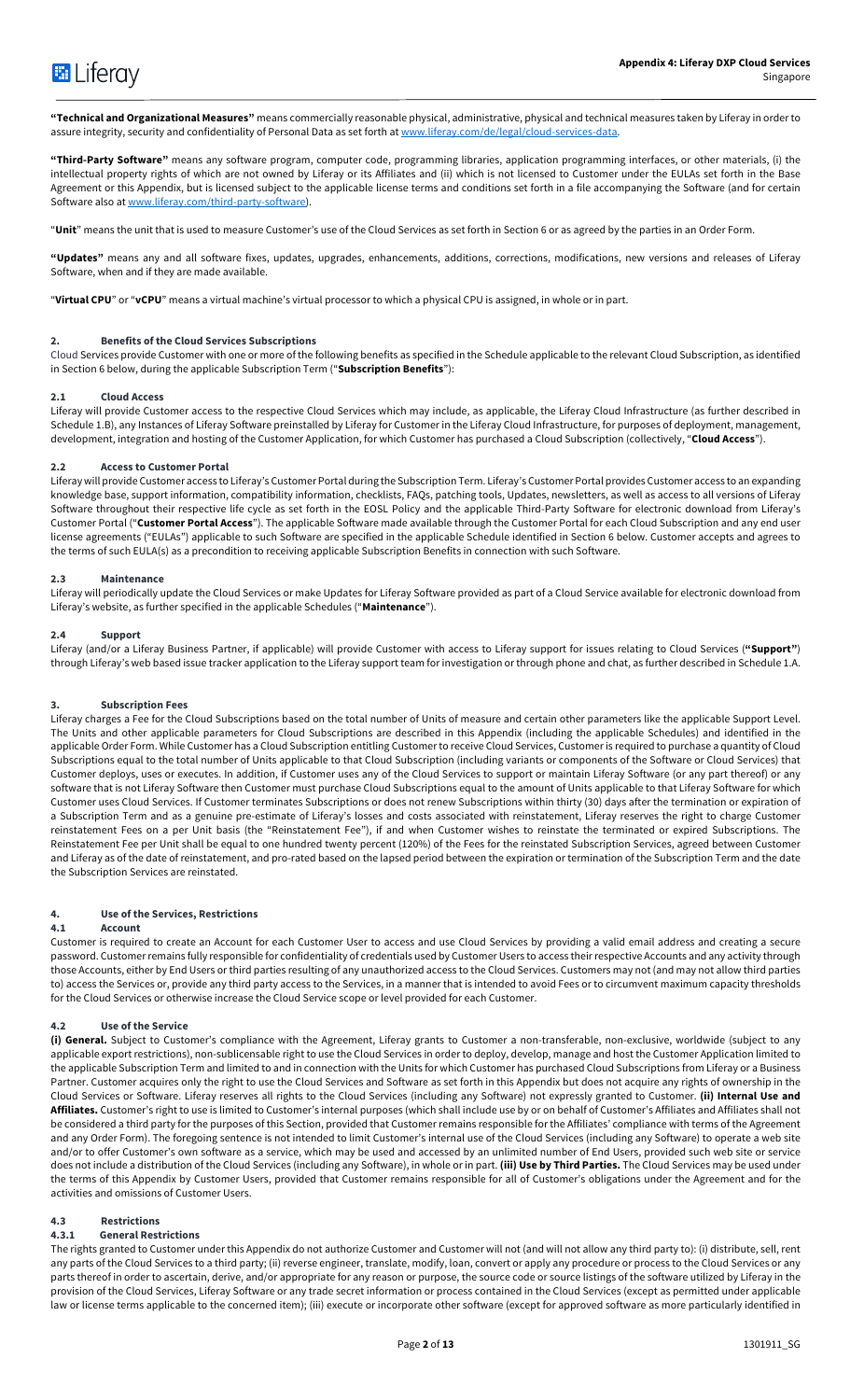the Documentation or specifically approved by Liferay in writing) into the Cloud Services, or create a derivative work of any part of the Cloud Services including but not limited to, any software utilized by Liferay in the provision of the Cloud Services; (iv) remove any product identification, trademarks, trade names or titles, copyrights, legends or any other proprietary marking in the Cloud Services; (v) disclose the results of any benchmarking of the Cloud Services (whether or not obtained with Liferay's assistance) to any third party; (vi) use Cloud Services or Software for the purpose of building a competitive product or service to the Liferay Software or Cloud Services or copying the Software's or Cloud Services features or user interface; (vii) use the Cloud Services or Software to develop or enhance any (a) software that is not Software including but not limited to any open source version of Software (such as "Liferay Portal") or (b) derivative works of any software that is not Software or developing Forked Software; (viii) use any of the Cloud Services in violation of any applicable laws (including i. a. Data Protection Laws, export or IP laws) or for any illegal activities or promotion, solicitation or encouraging of illegal activities and substances; (ix) using Cloud Services in a manner that might affect availability and enjoyment of the Cloud Services by other users or third parties (such as unauthorized access to the accounts of other customers, harassing other users or third parties, any attempts to circumvent agreed limitations or the Cloud Service, intercepting, unauthorized monitoring or penetration, performance, vulnerability or security testing of the Cloud Service or breaching security measures, use for illegal or unlawful file sharing, launching or facilitating a denial of service attack (DoS) from or on Cloud Service, hacking, cracking, spoofing or defacing any portion of the Cloud Service, posting, transmitting or distributing spam mail, mass mailings, chain letters, any robot, spider, site search/retrieval application, or other automatic or manual process or device to retrieve or index data or "data mine"); or (x) using Cloud Services for any purposes that might impact life, health or environment or telecommunication services, as "miner" or "forder" of cryptocurrencies or using Cloud Services to operate a general-purpose proxy or "open proxy". For clarity and avoidance of doubt, distributing or otherwise providing access to any portion of the Cloud Services to a third party or using any of the Cloud Services for the benefit of a third party is a material breach of the Agreement, even though open source licenses applicable to certain software packages may give Customer the right to distribute those packages (and this Appendix is not intended to interfere with Customer's rights under those individual licenses).

# **4.3.2 Non-Compliance and Remedies**

Customer agrees to indemnify, defend and hold Liferay harmless from and against any costs, losses, liabilities, claims or expenses (including reasonable attorneys' fees) arising out of any allegation or claim to the extent is based on a violation of Section 4.3.1. In addition, Customer agrees that as a remedy in case of a breach as set forth in Section 4.3.1 (vii) above, Customer will pay Liferay the Cloud Services Fees for each Unit for which Customer utilizes the Cloud Services or Software in connection with such software that is not Software as genuine pre-estimate of Liferay's losses and costs associated with such breach.

# **4.3.3 Limiting Devices**

Customer is hereby notified that the Cloud Services may contain or be subject to time-out devices, counter devices, and/or other devices intended to ensure the limits of the rights granted to Customer under this Appendix will not be exceeded ("**Limiting Devices**"). If the Cloud Services contain or are otherwise subject to Limiting Devices, Liferay will provide Customer with materials necessary to use the Cloud Services to the extent permitted. Customer may not tamper with or otherwise take any action to defeat, disable or circumvent a Limiting Device or timing or use restrictions that are built into, defined or agreed upon, regarding the Cloud Services, including but not limited to, resetting the Unit amount.

# **4.3.4 Derivative Works**

Customer acknowledges and agrees that title to the Cloud Services including but not limited to, any software utilized by Liferay in the provision of the Cloud Services and each component, copy and modification, including but not limited to all derivative works, improvements or upgrades ("**Derivative Works**") whether made by Liferay, Customer or on Liferay's or on Customer's behalf, including those made at Customer's suggestion and all associated intellectual property rights, are and shall remain the sole and exclusive property of Liferay, its Affiliates and/or its licensors. As between Customer and Liferay, Customer shall own all independently developed code and documentation and any associated intellectual property rights developed by Customer or on Customer's behalf that are separate from the code base of the Software provided or otherwise made available as part of the Cloud Services (i.e. non-Derivative Works).

#### **5. Subscription Term, Termination and Suspension**

# **5.1 Subscription Term**

Unless otherwise agreed by the parties in writing, Cloud Subscriptions (i) will begin on the date Liferay accepts Customer's order for the applicable Cloud Subscriptions (please note that the foregoing does not limit Customer's obligation to pay for Cloud Services that Customer previously used but for which Customer has not paid), (ii) will run for and have a minimum term of twelve (12) months, (iii) cannot be terminated for convenience by either party and (iv) may be renewed by the parties upon mutual agreement. The initial term and any renewal term are collectively referred to as the "**Subscription Term**".

#### **5.2 Suspension and Termination, Retention of Customer Content**

Without limiting other rights that Liferay may have, Liferay may suspend or terminate Customer's use of Cloud Services, disable access to the Cloud Service for Customer or Customer Users or take down Customer Content immediately, if Liferay reasonably believes Customer or Customer Users have breached the Agreement, applicable law or have violated or are violating any third party rights, without any liability to Customer and without obligation to refund any prepaid Fees to Customer and Customer will continue to incur applicable Fees for the Cloud Services during any suspension. Where appropriate and permitted under applicable law, Liferay will notify Customer of any suspension and reasons thereof and request rectification of the breach within a reasonable time frame specified by Liferay in the notification ("**Cure Period**"). If Customer fails to rectify violation of the Agreement within the Cure Period, then the Agreement will automatically terminate upon expiration of the Cure Period without any liability to Customer.

# **6. Available Cloud Subscriptions Applicable Schedules**

Table 6 below sets forth various Cloud Subscriptions that Liferay offers. The applicable Schedules for each Subscription listed in Table 6 contain specific information,l terms and conditions regarding the relevant Cloud Subscriptions.

# **Table 6**

| <b>Subscriptions</b>                | <b>Description</b>                                                             | <b>Schedule</b> |
|-------------------------------------|--------------------------------------------------------------------------------|-----------------|
| Liferay DXP Cloud                   | Liferay DXP Cloud is Liferay's offering of "Liferay DXP" Software preinstalled | 4.C.            |
|                                     | in the Liferay Cloud Infrastructure.                                           |                 |
| Enterprise Search for               | Enterprise Search for DXP Cloud Subscriptions provide certain search           | 4.D             |
| DXP Cloud                           | server functionalities.                                                        |                 |
| Liferay Analytics Cloud for DXP     | Liferay Analytics Cloud is a software-as-a-service ("SaaS") offering providing | 4.D             |
| Cloud                               | data-driven insights that enable users to optimize digital experiences         |                 |
|                                     | created on Liferay DXP.                                                        |                 |
| Liferay Paid App                    | Liferay Paid Apps DXP Cloud Add-On Subscriptions provide for additional        | 4.D             |
| DXP Cloud Add-On                    | coverage for Liferay apps available through Liferay's Marketplace.             |                 |
| Third Party Add-On                  | Various Subscriptions to third party services and offerings.                   | 4.D             |
| <b>Designated Contacts</b>          | Designated Contacts DXP Cloud Add-On Subscription enables adding further       | 4.D             |
|                                     | Designated Contacts.                                                           |                 |
| <b>Extended Premium Support for</b> | Extended Premium Support Subscription extends the benefits associated          | 4.D             |
| DXP Cloud                           | with the Premium Support Phase for Maintenance and Support of certain          |                 |
|                                     | Liferay Software into the Sustained Support Phase.                             |                 |
| Liferay Commerce for DXP Cloud      | Liferay Commerce for DXP Cloud is Liferay's digital commerce platform          | 4.E             |
|                                     | preinstalled in the Liferay Cloud Infrastructure.                              |                 |

## **7. External Offerings, Content, Linking**

Certain External Offerings may be made available for use on or in connection with the Cloud Services. Each Customer is fully responsible for the choice of any External Offerings within a Customer Application. The availability of such External Offerings does not constitute any endorsement by Liferay nor implies that the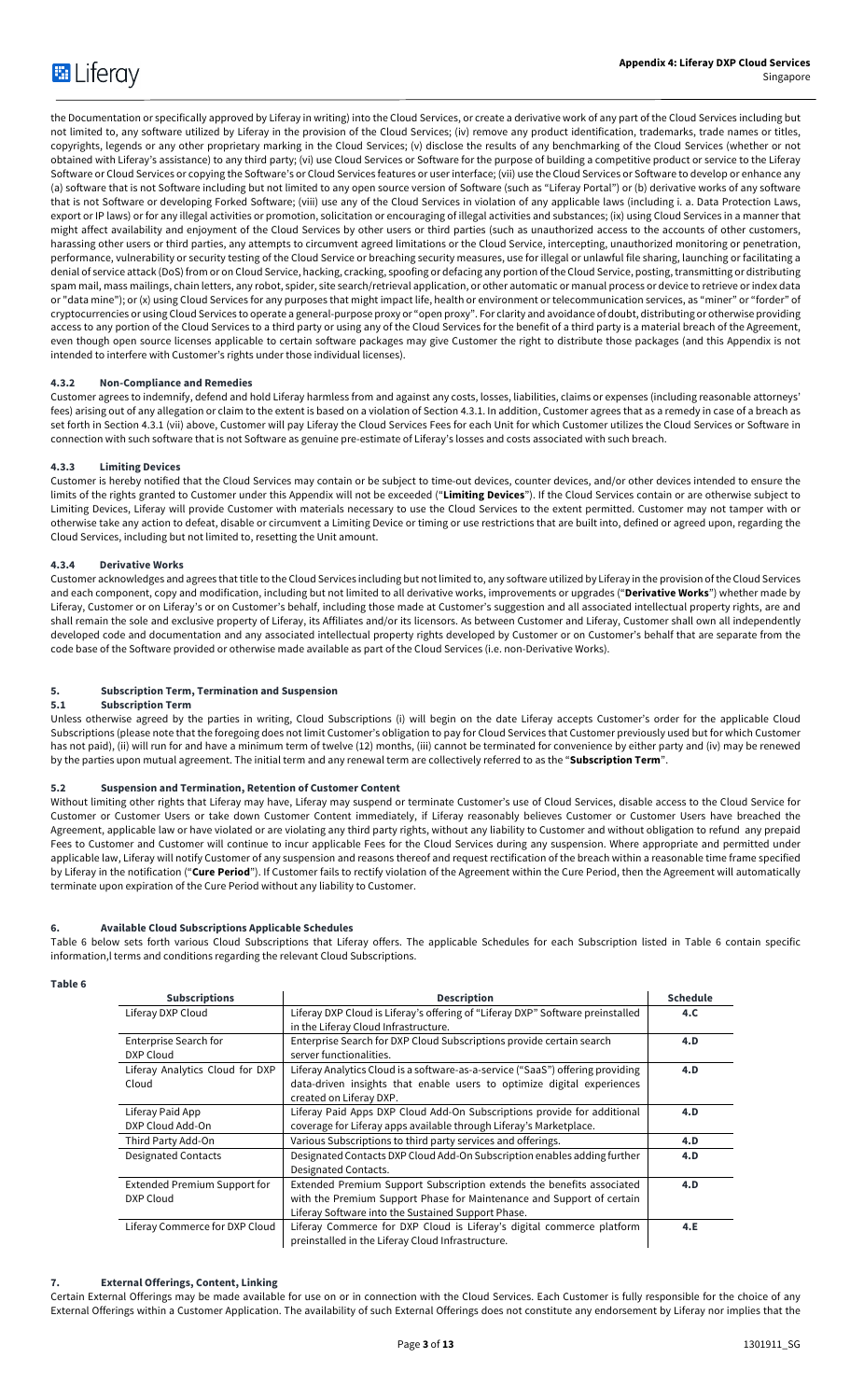External Offerings will interoperate with any Cloud Services (including any Liferay Software as applicable) regardless of whether an item of External Offerings is designated as Liferay "certified" or similar. Liferay does not provide any warranty, does not necessarily support and has not necessarily confirmed the validity, functionality or screened the content of such External Offerings and any use is at Customer's own risk. The terms and/or conditions that apply to Customer's use of any External Offerings within a Customer Application are as solely agreed upon between Customer and the External Offerings provider and do not apply to Liferay. Liferay and its licensors and vendors have no obligations and/or liability with respect to such third party or the External Offerings. If a Customer chooses to use External Offerings within a Customer Application, Customer authorizes Liferay to grant the External Offerings access to Customer Content, Customer Application, and applicable Accounts, in each case to the extent necessary to provide the External Offerings or for interoperability with the External Offerings. External Offerings may be removed from or be made no longer available through Cloud Services at any time, for example but not limited to if a takedown is required by law or court order or due to inconsistent interoperability. Customer may furthermore encounter links to non-Liferay websites, services, content or other external sources while using Cloud Services, which should not be interpreted as endorsement of Liferay of such third party sites or the company, products, services or content to which they link as they are not under Liferay control, Liferay has not reviewed or is otherwise responsible for them and Liferay is not responsible for the content of any linked site or any link contained in a linked site. If Customer decides to access any third party site, product or service linked through Cloud Services, Customer does so at Customer's own risk and agrees that Liferay is not responsible or liable for any loss or expenses that may result due to Customer's use of (or reliance on) the external site or content.

# **8. Customer Content, Feedback**

# **8.1 Liferay's Rights In The Content**

In order to make Cloud Services available to Customer, Customer gives Liferay, its Affiliates, subcontractors, and any third party service providers on whose services Liferay may depend to provide the Cloud Services a worldwide, royalty-free, perpetual, non-exclusive license to make, use, reproduce, prepare derivative works from, distribute, import, perform and display Customer Content for the purpose of providing the Cloud Services to Customer. Liferay does not expect to access Customer Content or provide it to third parties except (a) as required by applicable law or regulation (such as responding to an audit, agency action, a subpoena or warrant); (b) as may be necessary to deliver, enhance or support the Cloud Services provided to Customer; (c) to prevent, detect or address fraud, security or technology issues; (d) to investigate potential breaches of Customer's agreements with Liferay or to establish Liferay's legal rights or defend against legal claims; or (e) to protect against harm to the property, rights, or safety of Liferay, its users or the public. Except as set forth in this section, Liferay obtains no rights in Customer Content under the Agreement. Customer represents and warrants that Customer owns all rights in, or has received a valid license to use the Customer Content, with rights or license sufficient to enable any activities in connection with the Cloud Services. Customer must provide all required and appropriate warnings, information and disclosures as may be required due to the nature of the Customer Content.

# **8.2 Customer Responsibilities**

**8.2.1** Customer is solely responsible for the Customer Content used with or made available through Customer's use of the Cloud Services, including but not limited to the Customer Content's compliance with applicable laws (including any applicable export laws or Data Protection Laws), the Customer Content's compliance with the Agreement, the right to use such Customer Content, and administering take down notices related to the Customer Content and Customer will remove immediately any Customer Content that does not meet these compliance requirements. Customers will not use the Cloud Services to store, create, transmit, share, publish, modify, or deploy Customer Content that is (i) violating laws, regulations or violates, misappropriates or infringes or is invasive of rights of any third parties, (ii) regulated under the International Traffic in Arms Regulations (ITAR); (iii) is malicious or contains technology that may damage, interfere with, or intercept any system, program or data, including viruses, worms, trojan horses, time bombs or other harmful or disruptive components; (iv) is threatening, abusive, harassing, defamatory, slanderous, libelous, derogatory, or violent; (v) is vulgar, obscene, bigoted, hateful, disparaging, or that advocates racial or ethnic intolerance; or (vi) is profane, scandalous, pornographic, pedophilic, indecent, or otherwise objectionable; (vii) harm minors in any way; (viii) deceives or misleads the addressee about the origin of such messages or communicates any information which is grossly offensive or menacing in nature; or (ix) infringes any patent, trademark, copyright or other proprietary rights. Customer may be required upon a reasonable request by Liferay to provide Content or other information as may be reasonably necessary to ensure Customer's compliance with the Agreement. Customer will immediately respond to any notice that Customer receives claiming that Customer Content violates laws, this Agreement or a third party's rights, including, as applicable, notices under the applicable copyright laws, and take corrective action, which may include but is not limited to promptly removing any such Customer Content. Customer will maintain a policy to respond to any and all such requests that Customer may receive regarding Customer Content. Liferay however reserves the right to suspend or terminate Customer's use of or access to the Cloud Services immediately and without liability to a Customer if any Content breaks any applicable law, requires additional consent or permission a Customer has not obtained, or does not comply with the Agreement. Customer is responsible for ensuring that Customer Content is authorized for export, distribution and use under the Export Administration Regulations (EAR) and other export control laws and regulations that may be applicable based on Customer's use of the Cloud Services.

**8.2.2** Customer agrees to indemnify, defend and hold Liferay harmless from and against any costs, losses, liabilities, claims or expenses (including reasonable attorneys' fees) arising out of any allegation or claim to the extent is based on (i) Customer Content, (ii) the combination of Customer Content with other applications, content or processes, or (iii) any claim or allegation that Customer Content infringes or misappropriates the intellectual property rights of any third party.

8.2.3 Customer is solely responsible for assessing if the backup functionalities that Liferay may provide as part of the Cloud Services are sufficient for Customer's purposes and needs. Between Liferay and Customer, Customer is responsible for taking security precautions for backing up Customer Content and for any other measures, that Customer deems necessary to ensure that Customer Content is not lost. Customer may lose any of the Customer Content for which Customer does not maintain a copy outside of the Services. Liferay and/or any of its vendors are not responsible to Customer, Customer Users or any third party, if Content is lost or deleted.

# **8.3 Feedback**

Within the scope of this Appendix Customer may submit feedback, including comments, information, enhancement requests, recommendations, corrections, and ideas regarding the Cloud Services (collectively "Feedback"). Customer confirms that such Feedback is not confidential information of Customer or any third party, but shall be deemed Liferay's Confidential Information. Customer grants Liferay a worldwide, perpetual and irrevocable license to use any and all Feedback for any purpose, including but not limited to incorporating such Feedback as Liferay's own into its products and services without any obligation to account to Customer in any way, which shall include without limitation, no attribution or compensation obligations, etc., and Liferay shall be the owner of any products and services it creates based, directly or indirectly on Customer's Feedback.

# **9. Non-Compliance**

Customer will immediately notify Liferay if Customer suspects someone has breached Customer's obligations with respect to Customer's use of the Cloud Services, or has obtained unauthorized access to Customer's Accounts, the Customer Content and/or Cloud Services. If Liferay has reason to believe that Customer or Customer Users have breached the Agreement, subject to confidentiality obligations of the Agreement, Liferay or its designated agent may inspect Customer's use of the Cloud Services, including Customer's Accounts, Customer Content and records, to verify Customer's compliance with the Agreement. Customer will not interfere with Liferay's monitoring activities and will provide Customer Content or other information regarding Customer's Accounts and/or Customer Content as may be reasonably requested by Liferay to ensure that Customer's use of the Cloud Services complies with the Agreement.

# **10. Indemnification**

# **10.1 Obligations**

If an unaffiliated third party initiates a legal action against Customer (such action, a "**Legal Action**") and that Legal Action includes an allegation that Liferay's provision of Liferay Cloud Infrastructure Services and any Software provided as part of the Cloud Subscription Services ("**Cloud Content**") directly infringes the third party's copyrights, trademarks or misappropriates the third party's trade secret rights ("**Third Party Rights**"; and, such allegation within a Legal Action, a "**Claim**") and Customer has complied with and remains in compliance with the terms of this Section 10, then, subject to the other terms in this Section 10, Liferay will (i) defend Customer against the Claim and (ii) pay costs, damages and/or legal fees that are included in a final judgment against Customer (without right of appeal) or in a settlement approved by Liferay that are attributable to Customer's use of the Cloud Content.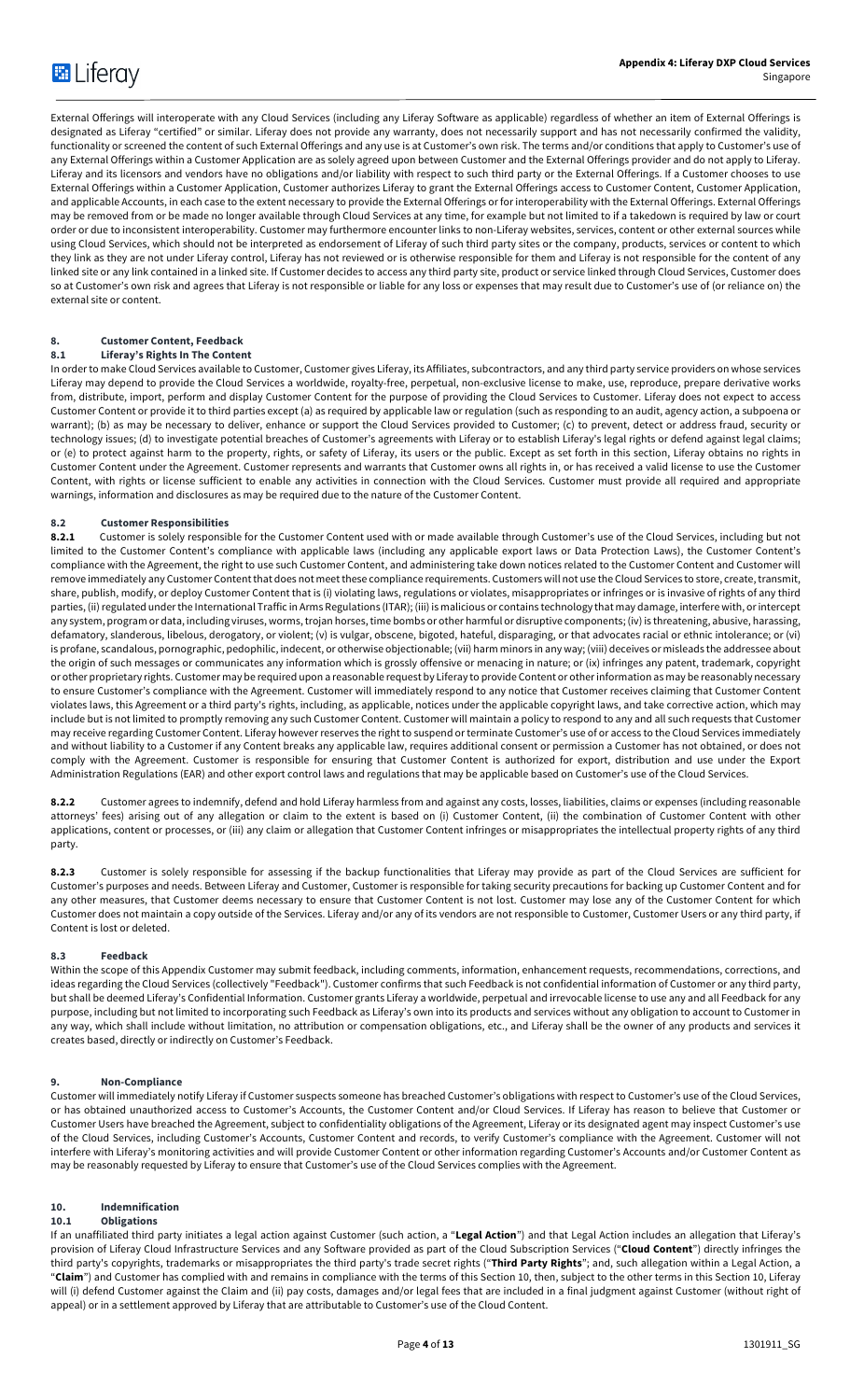# **10.2 Remedies**

If an injunction against Customer's use of any Cloud Content is obtained pursuant to a Claim, Customer's use of Cloud Content is found by a court to infringe Third Party Rights or if Liferay believes that such a finding, injunction or a Claim is likely, then Liferay may, at its option and expense do one or more of the following: (i) obtain the rights necessary for Customer to continue using the Cloud Content consistent with the Agreement; (ii) replace the infringing portion of the Cloud Content with functionally equivalent components that are not infringing Third Party Rights; (iii) modify the Cloud Content so that it does not infringe Third Party Rights anymore ((i)-(iii) collectively referred to as "**IP Resolutions**"); or (iv) if none of the IP Resolutions is available on a basis that Liferay finds commercially feasible, then Liferay may terminate the Agreement and/or the applicable Order Form without further obligations to Customer under this Section 10.2 or any other liability for such termination, discontinue providing the Cloud Content to Customer, disable Customer's access to the affected Cloud Services and, if Customer then returns and discontinues use of all items of affected Cloud Content in Customer's possession that are the subject of the Claim, Customer will receive a pro rata refund based on the time remaining under the applicable Cloud Subscription as of the effective date of such termination. If Customer chooses not to return any or some of the affected Cloud Content upon termination by Liferay in accordance with this Section 10.2, Customer shall bear the sole risk of any costs, damages and/or attorney's fees arising from Customer's continued use of the Cloud Content following Customer's receipt of Liferay's termination notice, and shall indemnify and hold Liferay harmless from such costs, damages and/or attorney's fees.

#### **10.3 Conditions**

As conditions precedent to Liferay's obligations to Customer under this Section 10, Customer must (i) be current in the payment of all applicable Subscription Fees prior to a Claim or threatened Claim; (ii) notify Liferay in writing of the Claim promptly, but in no event later than ten (10) days of receipt of the Claim for which relief is sought under the Agreement; (iii) provide Liferay with the right to control and conduct the defense of the Legal Action (to the extent the Legal Action is related to the Claim) with counsel of its choice and to settle such Claim at its sole discretion; (iv) not assert or have asserted or have encouraged or assist any third party to assert, against Liferay or any of its Affiliates, customers or Business Partners, any claim that Liferay or a Liferay product infringes copyrights, patents or trademarks, or misappropriates trade secret rights; and (v) cooperate with Liferay in the defense of the Claim.

#### **10.4 Exclusions**

Notwithstanding the foregoing, Liferay will have no obligations under Section 10 with regard to any Claim to the extent that it is based upon (i) a modification of the Cloud Content not made by, or at the written direction of, Liferay (ii) Liferay's compliance with any designs, specifications or instructions provided by Customer; (iii) use of the Cloud Content in combination with products, data or business methods not provided by Liferay, if the infringement or misappropriation would not have occurred without the combined use; (iv) facts or circumstances constituting a breach of the Agreement; (v) use of any release of the Cloud Content if, as of the date of a Claim the infringement or misappropriation would not have occurred through use of a more recent release of the Cloud Content, as applicable; (vi) any use of the Cloud Content by Customer other than for Customer's internal use; (vii) use by Customer after notice by Liferay to discontinue use of all or a portion of the Cloud Content to avoid infringement or misappropriation; (viii) a claim or lawsuit by Customer against a third party (or results from or arises out of such claim or lawsuit); or (ix) allegations associated with software, technology, products or other subject matter other than Cloud Content (including, but not limited to allegations associated with any legal action other than the Claim, including any allegations that remain after the Claim is resolved), and Customer assumes full responsibility for fees, costs and damages associated with defending, settling and/or paying any resulting judgment or settlement in connection with software, technology or products that are not Cloud Content.

#### **10.5 Sole Remedies**

No express or implied warranties by Liferay or its Affiliates are created as a result of this Section 10. To the maximum extent permitted by law, this Section 10 states Customer's sole and exclusive remedies and Liferay's sole obligations for claims arising from or related to copyrights, patents, trademarks, trade secrets or any other intellectual property rights as relates directly to the Cloud Subscription Services and Cloud Content and supersedes any other Liferay obligation related to the subject matter of this Section 10 (including, but not limited to, indemnification, breach of warranty, and/or breach of contract under the Agreement). For the avoidance of doubt, the terms of this Section 10 shall apply in the place of, and Customer expressly waives any rights, and releases Liferay from any obligations, under the terms of any other warranties or terms relating to intellectual property rights or remedies, including without limitation indemnification terms or conditions that may be included in the Base Agreement. If there are any other applicable indemnity coverage or remedies available to Customer related to intellectual property infringement under the Base Agreement, Customer agrees that the total of all benefits payable under all such provisions will not exceed the total damages, costs, and expenses incurred by Customer, and that Liferay will pay only its proportional share of such total damages, costs, and expenses subject to the limitations of liability set forth in the Base Agreement. To avoid any doubt, nothing in this Section 10 derogates from the limitations and exclusions of liability under Section 7 of the Base Agreement.

# **11. Data Privacy and Security**

**11.1** Information as to whether, what and how Customer data may be processed through Cloud Services can be found at: https://www.liferay.com/legal/cloud-services-data.

**11.2** Customer agrees that for purposes of processing of Customer's Personal Data throughthe Cloud Services Liferay acts as data processor and is appointed and authorized to process such Personal Data on behalf of Customer in accordance with Customer's instructions and in accordance with the terms of the Agreement (including Liferay's confidentiality obligations set forth in the Base Agreement) and only to the extent required in order to provide the Cloud Services to Customer but for no further purposes. The Parties agree that Customer's instructions are properly documented in the Agreement. Processing of Personal Data for any other purposes requires a prior written agreement between the Parties.

**11.3** Customer acknowledges that for purposes of delivering the Cloud Services Liferay engages the Affiliates and subcontractors identified at www.liferay.com/legal/cloud-services-data as sub-processors, and that such sub-processors are located in territories world-wide that may not have the same level of protection as the country of the origin of Personal Data. Customer authorizes Liferay to engage the aforementioned and additional sub-processors ("Subprocessors"), provided that: (i) Liferay imposes obligations on the Sub-processors with regard to processing of Personal Data that shall be not less strict than those agreed between Customer and Liferay in this Section; (ii) as between Liferay and Customer, Liferay remains responsible for processing of Personal Data by its Subprocessors and liable for any violations of Liferay's obligations under the Agreement; (iii) Liferay maintains at all times the list of Sub-Processors available at: https://www.liferay.com/legal/cloud-services-data; and (iv) Customer may object to an appointment of an additional Sub-processor by Liferay due to justified concerns regarding such Sub-processors' ability to comply with the data privacy and security obligations applicable to Liferay under the Agreement. Upon receipt of Customer's objection specifying the concerns, Liferay and Customer will enter into good faith negotiations to address Customer's concerns. If Parties should not be able to agree on measures to resolve Customer's concerns in due time, either Party may terminate the Agreement without liability to the other Party.

**11.4** Throughout the term of the Agreement Liferay will maintain commercially reasonable and appropriate Technical and Organizational Measures **("TOM")**  to protect any Personal Data stored by Customer in the Cloud Service. Liferay may at its sole discretion update its TOM at any time and without notice to Customer, provided, however, that any such updates shall not materially reduce the security and data protection standards set forth in the TOM applicable as of the Effective Date of the Order Form governing Customer's use of the applicable Cloud Service.

**11.5** Each Party shall comply with its respective obligations under the Data Protection Laws. As the Party in control of Personal Data, Customer is at all times responsible for assessing if the contractual assurances, TOM implemented and backup functionalities offered by Liferay are appropriate for the Personal Data Customer intends to upload to the Cloud Services in accordance with the Data Protection Laws. Customer shall refrain from uploading and/or, if required to assure compliance with the Data Protection Laws, remove, Personal Data from the Cloud Services to the extent processing of such Personal Data through the Cloud Service would constitute a violation of the Data Protection Laws applicable to such Personal Data. To the extent required under applicable laws, Customer will obtain any necessary consent from, provide any required notification and/or information to the data subjects, and reply to the requests of the data subjects exercising their rights under the Data Protection Laws with regard to the Personal Data Customer transfers, uploads or stores in the Cloud Services. As between the parties, Customer is solely responsible for its own secure use of the Cloud Services, including, without limitation, compliance with Customer's own security policies, its use and distribution of access credentials.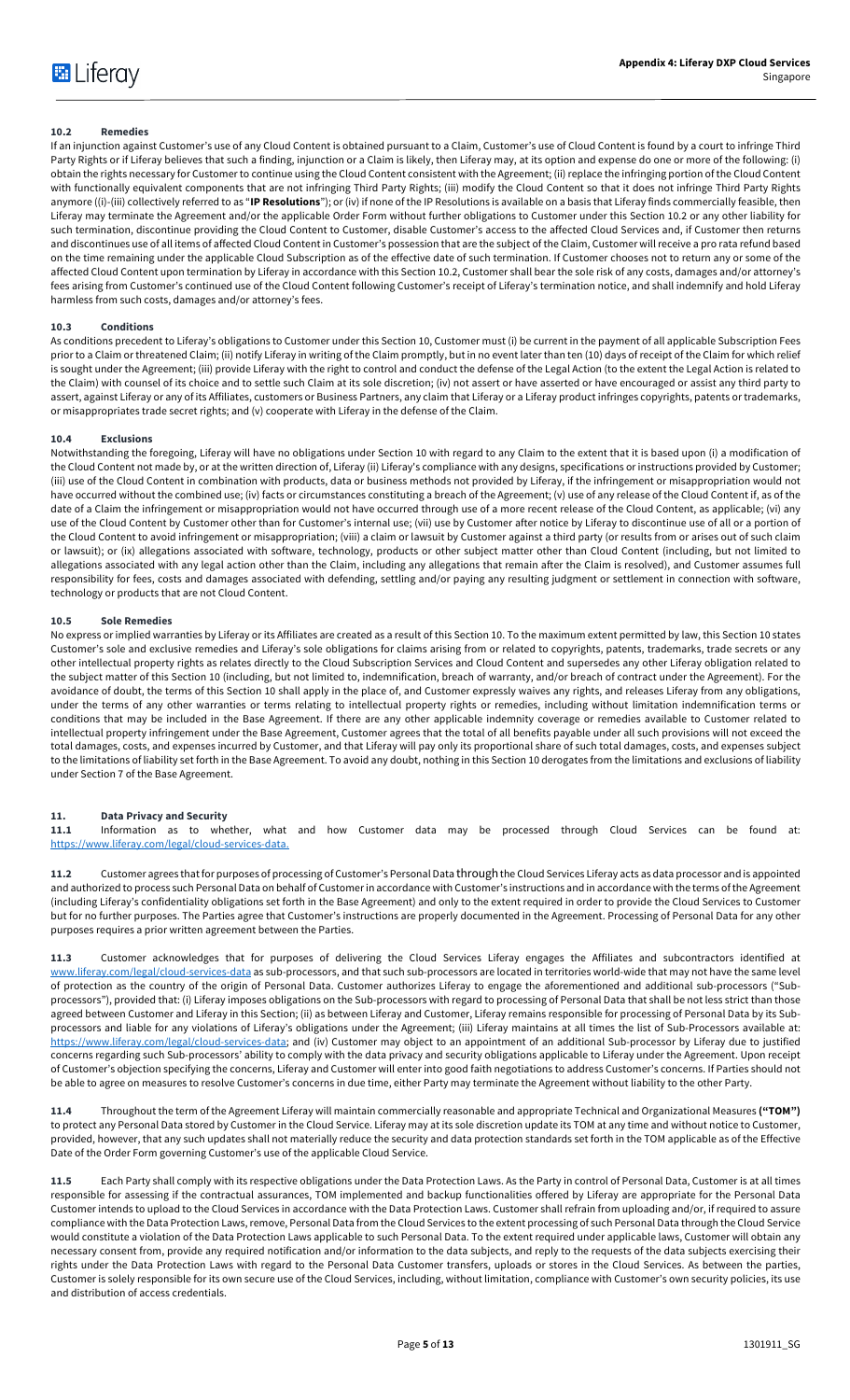

**11.6** Either Party shall inform the other Party of any suspected or actual unauthorized access to the Personal Data resulting in unauthorized alteration, disclosure or loss of Personal Data stored in the Cloud Services without undue delay ("**Security Incident**"). The Parties shall cooperate in good faith to investigate the reasons and consequences of the Security Incident and take reasonable steps to address the Security Incident and prevent future Security Incidents. Liferay may provide such notifications either via email notification to the email address associated with the applicable Designated Contacts and/or notification within the Cloud Service.

**11.7** Upon Customer's written request to be made no later than fourteen (14) days upon expiration of Customer's Cloud Services Subscription, Liferay will provide Customer with access to the Cloud Services for up to a fourteen (14) day period starting from the date of receipt of Customer's request, solely for purpose of retrieval of Customer's Content, which includes Personal Data stored by Customer in the Cloud Services. Liferay shall have no obligation to maintain and will irretrievably remove the Content upon expiration of a thirty (30) day period after expiration of Customer's Subscription that provides for access to the Cloud Services.

**11.8** Customer agrees to notify Liferay of any intent to upload, store or process any Personal Data subject to the EU General Data Protection Regulation 2016/679 ("GDPR") in the Cloud Services prior to uploading any such Personal Data to the Cloud Service. In such case Customer agrees, as a precondition to such uploading, storage or processing, to comply with the Data Processing Addendum located at www.liferay.com/legal/doc/DPA/1001810 (**"DPA"**), which terms are incorporated by reference into this Appendix. Customer shall execute and return an executed copy of the DPA to Liferay. In any event of inconsistencies between the terms of the DPA and this Section 11, the terms of DPA shall prevail in relation to the Personal Data subject to the GDPR.

**11.9** For clarification, either Party understands and agrees that processing of the business contact data of the employees or third parties involved in performance or use of Subscription Benefits of the Agreement on behalf of the other Party does not constitute data processing on behalf of that other Party. Liferay processes such business contact data in accordance with its privacy statement at: www.liferay.com/privacy-policy.

# **12. Monitoring of Customer's Use of the Service**

Liferay may use solutions or technologies that monitor Customer's usage statistics while using the Cloud Services. Liferay will use such usage statistics related to Customer's use of the Cloud Service in accordance with the Privacy Policy posted at https://www.liferay.com/privacy-policy only to improve Liferay offerings, to assist a Customer in its use of the Liferay offerings and to monitor Customer's compliance with the use restrictions applicable to the Cloud Service as set forth in this Appendix. Liferay may collect and use, for any purpose, aggregated anonymous usage data about Customer's use of the Cloud Services.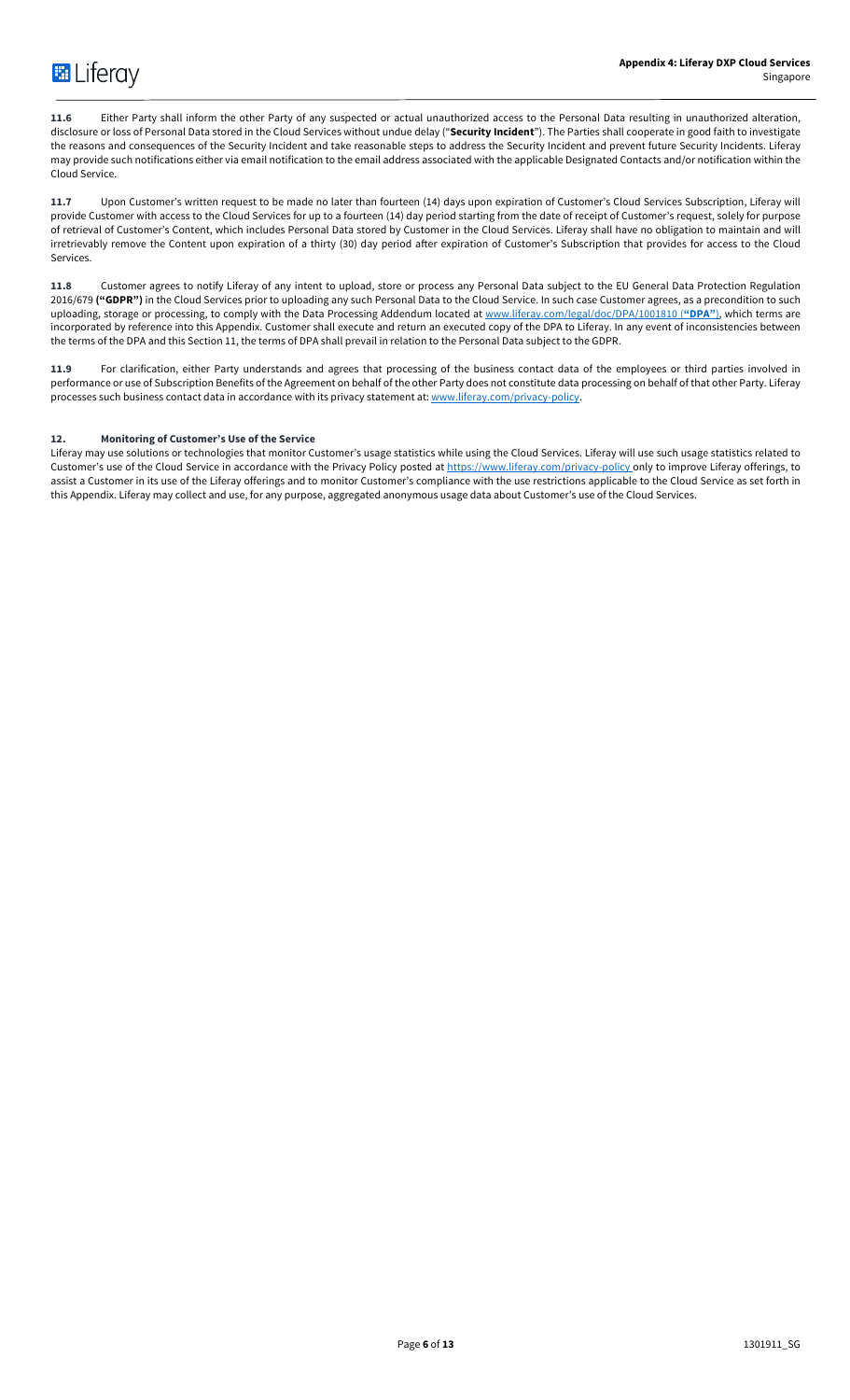Liferay will provide Support to Customer according to the terms of this Schedule 4.A.

#### **1. Severity Levels**

The severity level for a particular Incident is determined through a mutual discussion between Customer and Liferay, and based on the business impact of the issue.

Severity 1 ("High") Incidents: A Severity 1 Incident means (i) for purposes of the Liferay Cloud Infrastructure (a) the production environment for the Customer Application is completely shut down or severely impacted or (b) the non-production environment for the Customer Application is completely inaccessible; or, (ii) for purposes of Liferay Software (a) production environment system is severely impacted, or (b) system operations or mission-critical applications are inoperable, or (c) mission-critical applications that have experienced repeated material system interruptions that are effectively making the applications inoperable.

Severity 2 ("Normal") Incidents: A Severity 2 Incident means (i) for purposes of the Liferay Cloud Infrastructure the non-production environment for the Customer Application is functioning with limited capabilities or is unstable with periodic interruptions; or, (ii) for purposes of Liferay Software (a) the system is functioning with limited capabilities, or (b) is unstable with periodic interruptions, or (c) mission critical applications, while not inoperable, have experienced material system interruptions.

Severity 3 ("Low") Incidents: A Severity 3 Incident means (i) for purposes of the Liferay Cloud Infrastructure any environment for the Customer Application is fully functional, but there are observed errors that do not impact the usability of an environment; or, (ii) for purposes of Liferay Software the system is fully functional, but there are observed errors that do not impact the usability of the system.

Liferay will work on Incidents designated as Severity 1 twenty-four (24) hours a day, seven (7) days a week, ("**24x7**"), provided that if resolution of a Customer's issue requires input from members of Customer's support team and they are not available to work during those hours, Liferay reserves the right to lower the severity level to match the actual business impact, if applicable, until Customer's support team is available to support the incident on a 24x7 basis.

#### **2. Designated Contacts**

Liferay will provide Support to Customer only through communication with the Designated Contacts. Customer may designate up to the number of Designated Contacts described in the table below based on the number of Subscriptions for Production Purposes Customer has purchased. Customer may add Designated Contacts by purchasing additional "Designated Contact Add-on" Subscriptions. Customer shall use commercially reasonable efforts to maintain consistent Designated Contacts during the relevant Subscription Term, provided that Customer may change its Designated Contacts from time to time as a result of changes in employment responsibilities, transfers, leaves of absence, resignation or termination of employment of such individual. Customer may not use a single Designated Contact to act as a mere forwarding service for other of Customer's personnel.

#### **Table 4.A-2**

| <b>Number of Subscriptions</b><br>for Production Purposes | <b>Designated Contacts</b> |
|-----------------------------------------------------------|----------------------------|
| $1$ to $4$                                                |                            |
| $5$ to $8$                                                |                            |
| 9 to 12                                                   |                            |
| 13 to 16                                                  | 12                         |
| 17 to 20                                                  | 15                         |
| 21 and over                                               | 18                         |

# **3. Acknowledge Receipt Times**

Customer may report Incidents to Liferay in accordance with the provided contact information, currently at https://www.liferay.com/group/customer/support/contact/world-wide-support. Once Customer has contacted Liferay about an Incident, Liferay will provide an acknowledgement of receipt within the applicable time frame specified below, in accordance with Customer's appropriate Support Services Level. Bug fixes will be delivered to Customer's Designated Contacts. As used in this Section, a receipt acknowledgment means a qualified Liferay engineer has been assigned to the Incident and has begun to work to resolve the Incident.

# **Table 1.A-3**

| <b>Severity Level</b> | <b>Acknowledge Receipt Time</b> |
|-----------------------|---------------------------------|
|                       | 1 clock hour                    |
|                       | 2 Business Hours                |
|                       | 1 Business Day                  |

#### **4. Support Exclusions**

Liferay is not obligated to provide Support in the following situations:

- i. Software or Cloud Service has been modified, changed, damaged by Customer in any way, except as provided in the applicable Documentation or otherwise as directed by or under agreement with Liferay, with or without malicious intent;
- ii. the Incident is caused by Customer's negligence, malicious intent, or hardware malfunction, or other causes beyond the reasonable control of Liferay;
- iii. the Incident is caused by Third-Party Software, unless the Third-Party Software causes the Software to not substantially conform to the Documentation; iv. Customer has been previously provided a fix for an Incident reported to Liferay and where Customer has not installed such fix within forty-five (45) days
- after its being given to Customer; and/or v. Where Liferay has discontinued Services for the version of the Software in accordance with the EOSL Policy.
- 

Notwithstanding the above, Liferay may nevertheless, but is not obligated to, provide Support to Customer in the above cases (i)-(v).

# **5. Conditions for Providing Support**

Prior to logging an Incident with Liferay, Customer will use commercially reasonable efforts to diagnose the nature of the Incident to ensure that it is resident in the Software or Cloud Service and not a third-party application or component. During the collaborative initial phase of reporting an Incident, Customer will reciprocate a reasonable level of time and resources in accordance with the severity of Incident. Customer acknowledges that Liferay's ability to perform certain Support may be conditioned upon access to and completeness of certain of Customer's information as reasonably requested by Liferay. Such information may include, but is not limited to, the type of hardware Customer is using, a description of the Incident for which Customer seeks Support, and any other additional software Customer is using.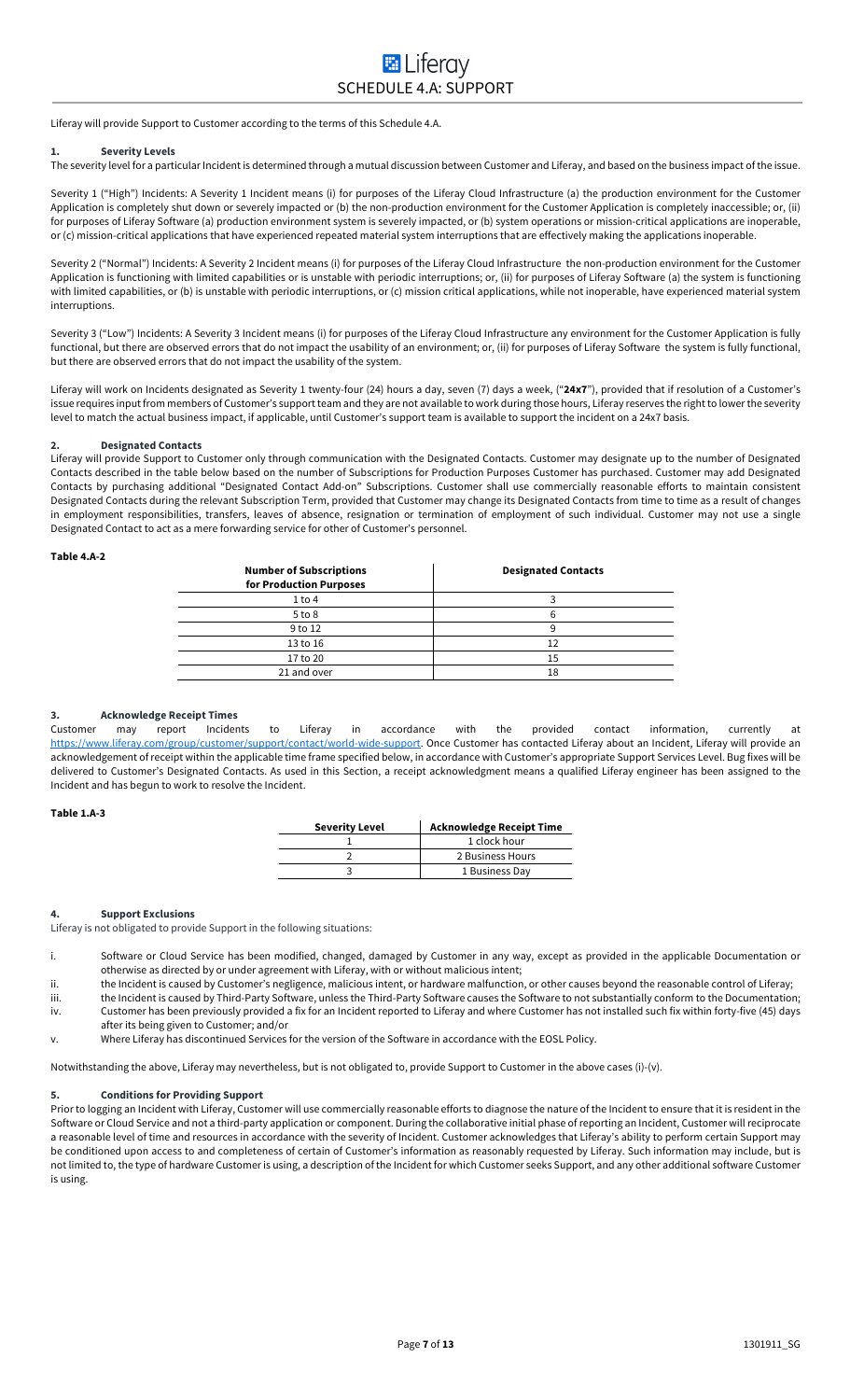Liferay Cloud Infrastructure Services ("**Infrastructure Services**") is a "platform as a service" Cloud Service that enables deployment, management, use and hosting of Liferay Software on Liferay Cloud Infrastructure. For clarity and avoidance of doubt, Infrastructure Services are a Cloud Service, as described in Section 2.1 of the body of this Appendix, are included in certain Cloud Subscriptions as specified in an applicable Schedule and are not available for purchase on a standalone basis.

#### **1. Definitions**

**"Complete Shutdown"** means the production environment for the Customer Application is completely shut down due to an Incident.

**"Scheduled Maintenance"** is the Maintenance conducted at regular intervals and during the time windows specified at https://help.liferay.com/hc/enus/articles/360032562611-DXP-Cloud-Platform-Release-Schedule ("Scheduled Maintenance Window"), which generally does not require the Infrastructure Services to be offline, but may lead to short periods of instability and downtime of up to one (1) clock hour.

**"Unscheduled Maintenance"** is Maintenance outside of the Scheduled Maintenance Window, required to resolve issues that are critical (e.g. security patches, fixes for Severity 1 Incidents) for the Liferay Cloud Infrastructure.

#### **2. Scheduled and Unscheduled Maintenance**

Liferay intends to periodically update, upgrade, backup, improve and/or discontinue certain functionality associated with the Infrastructure Services and Customer's user experience. As a result, the Infrastructure Services may be substantially modified. Liferay reserves the right at any time to change and/or discontinue any or all of the Infrastructure Services (including the underlying platforms and application programming interfaces ("**APIs**") and/or application binary interfaces ("**ABIs**") which may inhibit Customer's ability to use existing applications. Liferay will use reasonable efforts to provide advance notice of material changes to the Services on the applicable Infrastructure Services website.

If Liferay expects a downtime due to the Scheduled Maintenance, Liferay will notify Customer at least fourteen (14) days in advance. If Unscheduled Maintenance shall be required and Liferay expects any downtime due to the Unscheduled Maintenance, Liferay will notify Customer at least four (4) hours prior to the Unscheduled Maintenance. Any notifications of upcoming Maintenance will be provided via email to the Designated Contacts and include reason for the downtime, expected duration of the downtime and contact information.

Liferay will perform Unscheduled Maintenance to address Severity 1 issues. Liferay will address Severity 2 and Severity 3 issues through Scheduled Maintenance.

# **3. Availability and Service Credits**

## **3.1 Monthly Availability**

Liferay conducts continuous automatic and manual monitoring of the Infrastructure Services to proactively address any potential performance issues. Infrastructure Services provide for certain tools, which allow Customer to monitor its Customer Application.

Liferay will use commercially reasonable efforts to maintain Monthly Availability for the Infrastructure Services at or above 99,95%, except for: (a) Unscheduled Maintenance resulting in planned downtime of which Customer has been given advance notice or Scheduled Maintenance (together **"Planned Downtime**"), or (b) any unavailability caused by circumstances beyond Liferay's reasonable control, including without limitation, force major, acts of government, floods, fires, earthquakes, civil unrest, acts of terror, strikes or other labor problems (other than those involving Liferay employees), internet or web service provider failures or delays, or denial of service attacks ("**Exculpated Downtime**").

"Monthly Availability" or "**MA**" is calculated using the following equation: MA = 100% – ((DT/43800) \* 100%)

"**DT**" or "**Down Time**" is defined as the total number of minutes of Complete Shutdown occurring in a calendar month that is not Scheduled Maintenance or Exculpated Downtime. For example, twenty-two (22) minutes of DT in a calendar month result in a Monthly Availability of 99.94%.

Customer may view information about the average downtime for all Infrastructure Services' assets and the applicable region(s), including historical data about downtimes, root cause and solution, through the applicable Infrastructure Services website.

#### **3.2 Service Credits**

In the event that Monthly Availability in a calendar months falls below 99.95%, Customer may request a service credit. Such request must be submitted to Liferay in writing no later than five (5) working days from the end of the concerned calendar months. The service credit amount shall be calculated by applying the percentage indicated in the table below to the pro rata portion of the Subscription Fees paid by Customer for the use of the applicable Cloud Subscription in the concerned calendar month ("Service Credits"):

# **Table 4.B-3.2**

| <b>MA Percentage</b> | Service Credit calculation percentage |
|----------------------|---------------------------------------|
| 99.80 to 99.94%      | 5%                                    |
| 99.50 to 99.79%      | 10%                                   |
| Below 99.49%         | 25%                                   |

Service Credits owed by Liferay to Customer shall be credited to Customer's account with the concerned Cloud Subscription and applied to future or additional purchases of Liferay Cloud Subscriptions. In the event of a termination of all of Customer's Cloud Subscriptions by Customer due to Liferay's material breach of the Agreement, Liferay shall refund Customer the monetary amount (in the currency in which Subscription Fees were paid) equal to the Service Credits unused and remaining in Customer's account. In the event of a termination for any other reason, the Service Credits shall expire.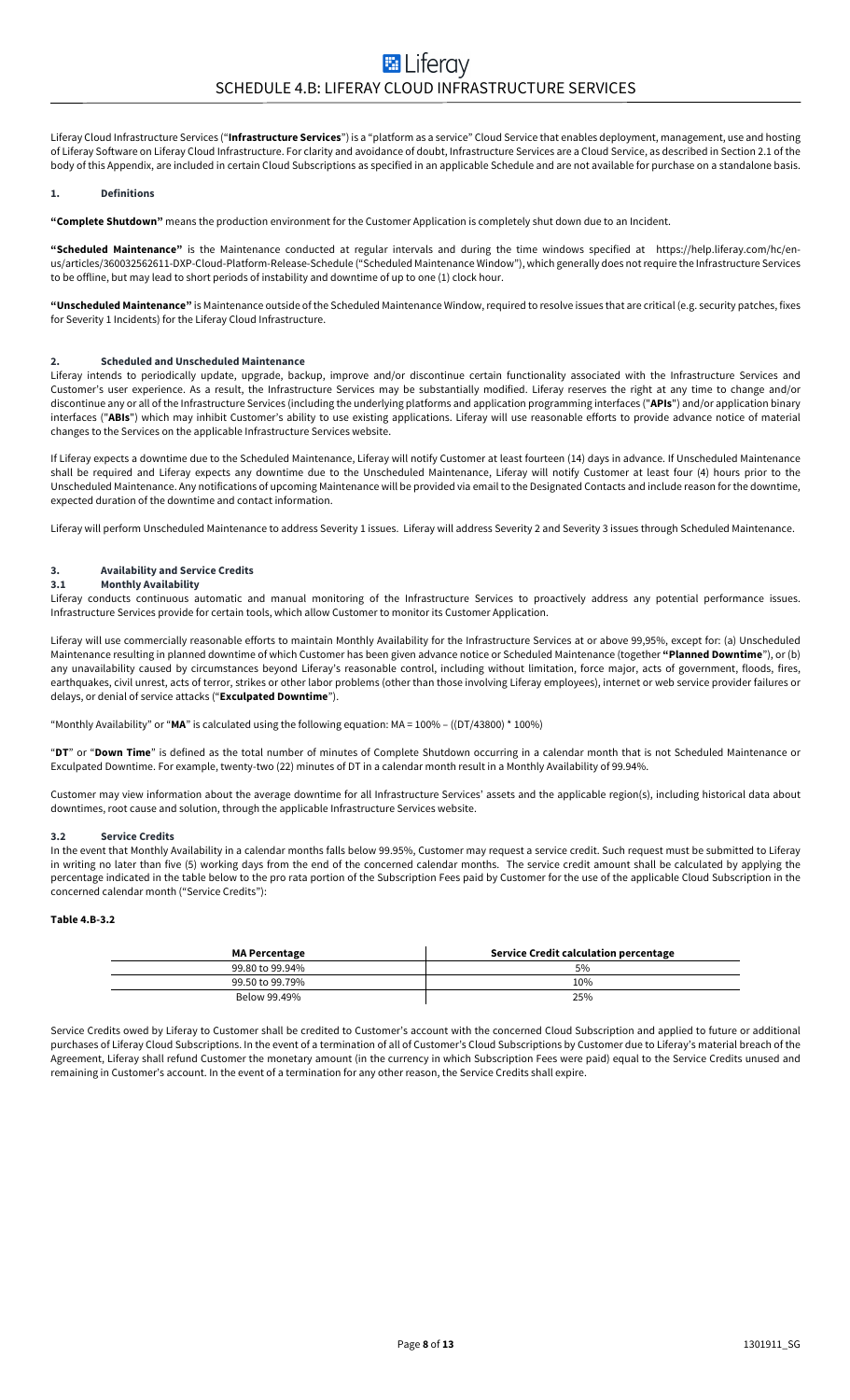# **1. Liferay DXP Cloud Subscription**

# **1.1. Liferay DXP Cloud**

"Liferay DXP Cloud" is Liferay's Cloud Subscription offering of Liferay Software known as "Liferay Digital Experience Platform" or "Liferay DXP" preinstalled for development, deployment, management, use and hosting in the Infrastructure Services.

A Liferay DXP Cloud Subscription provides Customer the following Subscription Benefits during the Subscription Term and on a per Unit basis applicable to the Liferay DXP Cloud Subscription: Access to the Cloud Services known as "Liferay DXP Cloud" and Infrastructure Services, Customer Portal Access, Maintenance and Support for the Liferay DXP Software and for Infrastructure Services (as described in Schedule 4.B). As used in this Schedule 4.C, "Software" means the software known as Liferay DXP.

Liferay will make available the Software, and Updates and Documentation thereto, to Customer for download from Liferay's Customer Portal. Copies of such Software, Updates and Documentation downloaded from Liferay's Customer Portal and used for Development Purposes and Maintenance are governed by the Liferay DXP End User License Agreement located at: http://www.liferay.com/legal/doc/eula/dxp/1001911\_Cloud ("**DXP EULA**"). For clarity, the usage rights for Instances used for Production, Non-Production or Back Up Purposes are limited to the Instances of Liferay DXP Software preinstalled by Liferay for Customer in the Liferay Cloud Infrastructure. Each copy of Software provided for Development Purposes provides Customer an entitlement to use the Software limited to use on one (1) development workstation and for up to ten (10) unique IP addresses, as further described in the DXP EULA.

The Unit by which Liferay measures a Customer's use of the Liferay DXP Cloud Subscription is an Instance of the Software component known as "Liferay DXP" preinstalled by Liferay for the Customer in the Liferay Cloud Infrastructure. Each such Subscription Unit is defined by the Sizing of an Instance and its Designated Purpose. Available Sizing options are as described in the following table:

#### **Table 4.C-1.1**

| <b>Sizing</b> | Number of vCPUs that will be<br>accessible by each Instance | Memory assigned to<br>each Instance |
|---------------|-------------------------------------------------------------|-------------------------------------|
|               | Up to twelve $(12)$                                         | Up to 16 GB                         |
| М             | Up to sixteen (16)<br>Up to 32 GB                           |                                     |
|               | Up to thirty two (32)                                       | Up to 64 GB                         |

\*Each Subscription provides for an unlimited number of Accounts. An Account designated by Customer as an "administrator" is enabled to add additional Accounts.

Liferay DXP Cloud Subscriptions are also made available by Liferay in bundled packages of Instances, sometimes together with Units of other Subscriptions. The applicable Unit for each such package is a "Package". Where applicable, an Order Form will identify the contents of a Package.

If the number of Instances that Customer deploys, uses or executes Liferay DXP exceeds the number of Instances for which Customer has paid for an active Liferay DXP Cloud Subscription, Customer is required to purchase additional Liferay DXP Cloud Subscriptions, at the appropriate Sizing and for the appropriate Designated Purpose, to cover this exceeding number of Instances. If Customer's Liferay DXP Cloud Subscription is used for an Instance that exceeds the allotted Sizing for such Instance, Customer is required to purchase the appropriate Sizing of Instance to cover the exceeded capacity. Customer's use of the Liferay DXP Cloud Subscriptions is subject to certain capacity limitations as set forth in the Documentation.

Liferay DXP Cloud Subscriptions are available for the following Designated Purposes: Non-Production, Production or Backup.

#### **1.2. Supplemental Software Conditions**

Liferay DXP Cloud Subscriptions also include access to Software solutions and tools for download from Liferay's website. Except for the cases listed below, the Software is licensed under the DXP EULA and includes access to Maintenance and Support for such Software.

• Some Software provided as part of Liferay DXP is designed to be used on workstations, e.g. Software provided for Development Purposes or to be used on the client-side as connectors to server based software. These Software components are identified at https://liferay.com/legal/client-side and subject to a different EULA located at http://www.liferay.com/legal/doc/eula/clients/1001911\_Cloud and limited to the Subscription Term of Customer's applicable Cloud Subscription. Any Updates in response to Incidents reported for workstation and client-side installations of Software are generally limited to new versions and releases of the affected Software due to additional collaboration required with development teams for analysis of root causes. Liferay may nevertheless provide software fixes, updates, upgrades, enhancements, additions, corrections, modifications, when and if they are made available.

Free Liferay Subscription Apps. Access to Free Liferay Subscription Apps is included with a Liferay DXP Cloud Subscription without additional Subscription Fees and made available in the "Subscription App" category of Liferay's Marketplace (displayed as "Free" Apps), rather than through Customer Portal, subject to DXP EULA and limited to the Liferay DXP Cloud Subscription Term.

• **Liferay Lab Apps.** Liferay provides certain preview-based technology called "Liferay Labs Apps" without any Subscription Benefits, subject to the DXP EULA and limited to the Liferay DXP Cloud Subscription Term.

# **2. Auto-Scaling**

Liferay DXP Cloud Subscriptions includes a feature that allows Customer to deploy and use additional Instances of Liferay DXP Cloud Subscriptions in excess of the number of Instances for which Customer maintains active Liferay DXP Cloud Subscriptions ("Base DXP Cloud Subscription") and on an on-demand basis ("**Auto-Scaling**"). Customer may enable Auto-Scaling subject to the terms and conditions of the Agreement by activating the capability through the DXP Cloud console.

Pricing for each Instance of Liferay DXP Cloud Subscription utilized through Auto-Scaling is based on the number of clock hours during which Customer utilizes each such Instance. For pricing purposes, total usage during a calendar quarter will be rounded up to the nearest full clock hour.

The price per Unit is defined by the Sizing of the additional Instance that Customer utilizes in accordance with Table 4.C-1.1.

Liferay will issue an invoice to Customerfor Fees applicable to use of Auto-Scaling after each quarter that Customer deploys, uses or executes Auto-Scaling Instances and Customer will pay such invoice(s) in accordance with the Agreement. Unless otherwise specified in the applicable Order Form or another written agreement, the price per Unit is set forth on the pricing page accessible through Customer Portal and may be updated by Liferay from time to time.

Liferay will record Auto-Scaling usage, starting from the start time and ending at the end time, for each connected Instance("Instance Uptime"). Liferay may invoice Customer for the total Instance Uptime of all Instances utilized through Auto-Scaling not covered by a Base DXP Cloud Subscription, rounded up to the nearest whole hour.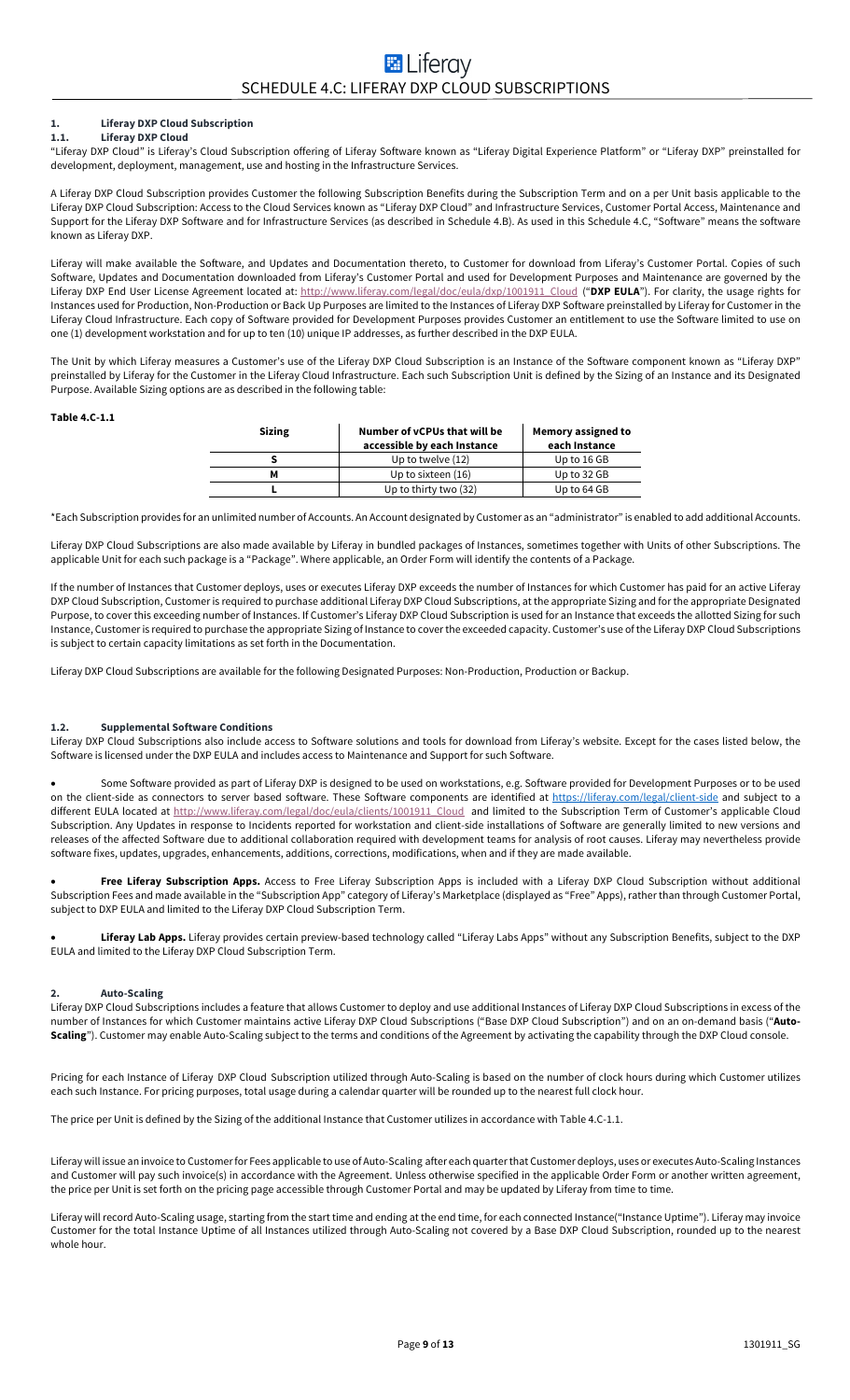# **3. Migrating Customer Application off of the Liferay Cloud Infrastructure**

Customer may, at any time during the Subscription Term of its valid Liferay DXP Cloud Subscription, migrate its Customer Application off of the Liferay Cloud Infrastructure to another hosting environment (e.g., on-premises, third party cloud, etc.). In the event of such a migration, Customer will be required to migrate all Instances of Liferay DXP Software utilized for purposes of the concerned Customer Application off of the Liferay Cloud Infrastructure. For clarification, for a specific Customer Application, Customer may not use some Instances of Liferay DXP within the Liferay Cloud Infrastructure and other Instances in another hosting environment. Liferay will provide Customer an activation key for each migrated Instance of the Software for the corresponding Designated Purpose (Production, Non-Production or BackUp) for which Customer is maintaining an active Liferay DXP Cloud Subscription. Customer's use of the Instances of the Liferay DXP Software outside of Liferay Cloud Infrastructure, including any Updates provided to Customer as part of the Maintenance during the Term of Customer's Liferay DXP Cloud Subscription and installed by Customer outside of Liferay Cloud Infrastructure, provided within the migration process, is exclusively governed by the terms of the DXP EULA.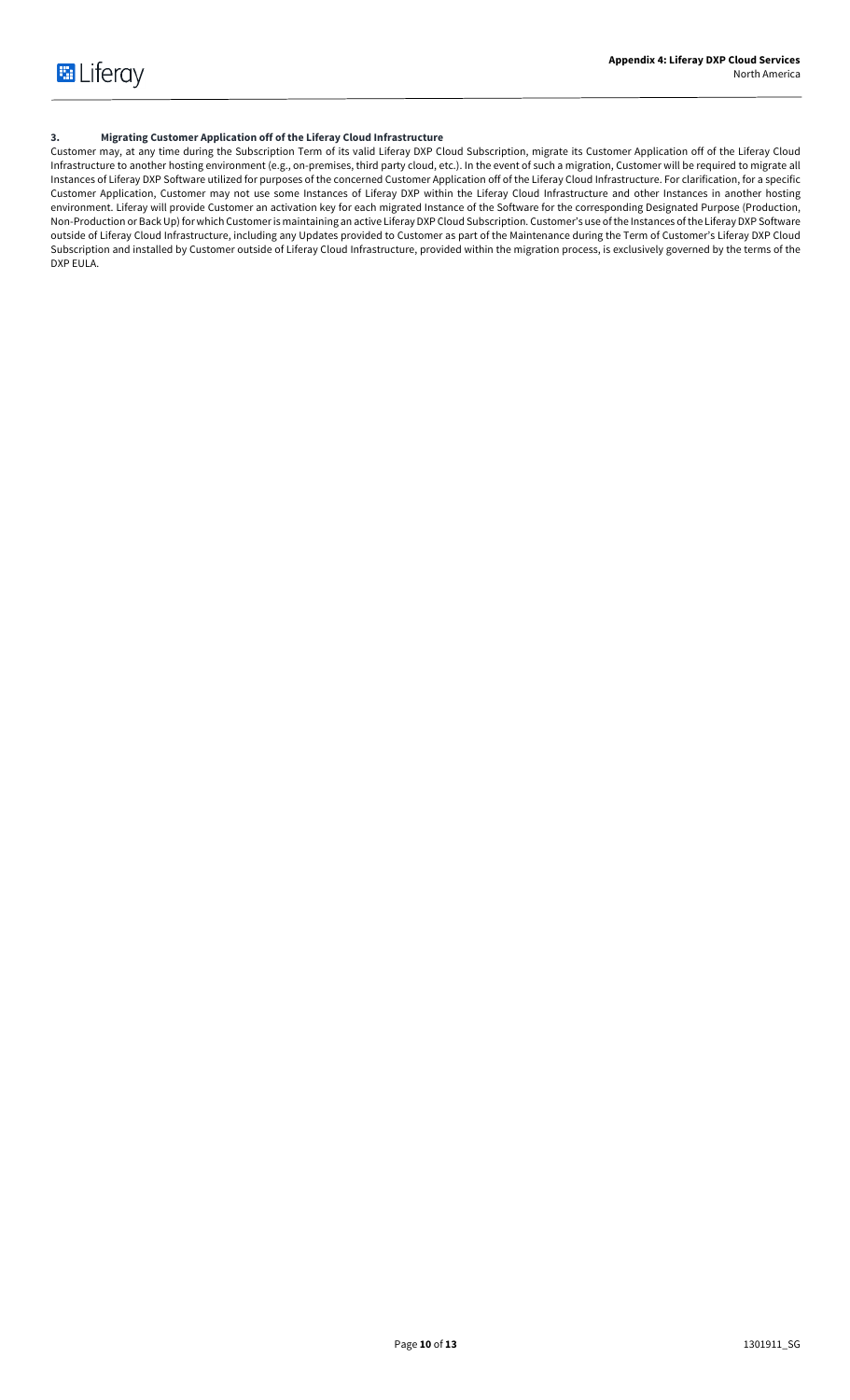# **E** Liferay SCHEDULE 4.D: LIFERAY DXP CLOUD ADD-ON SUBSCRIPTIONS

# **1. Enterprise Search for DXP Cloud Subscriptions**

Enterprise Search for DXP Cloud Add-On Subscriptions provide access to certain Third-Party Software preinstalled by Liferay in the Liferay Cloud Infrastructure ("Search Software"). This Search Software is a search server with additional functionality and capabilities.

In addition, the Liferay Enterprise Search for DXP Cloud Add-On Subscription includes Support and Maintenance for the Search Software, provided that Support requires an active underlying Liferay DXP Cloud Subscription.

The Search Software is made available for download from the Search Software provider's website with the purchase of the applicable Add-On Subscription and is licensed under the EULA(s) located at: www.liferay.com/legal/enterprise-search-eula. Any server-side Liferay Software that enables the use of the Search Software provided under Liferay Enterprise Search for DXP Cloud Add-On Subscription is governed by the terms and conditions of the Liferay DXP EULA as set forth in Schedule 4.C above.

The Unit for Enterprise Search Add-on Subscription is an Instance.

Enterprise Search Add-On Subscriptions and the Search Software may only be used in connection with Customer's use of Liferay DXP Cloud Subscriptions.

# **2. Liferay Analytics Cloud for DXP Cloud Subscription**

#### **2.1 Liferay Analytics Cloud Subscription Plans**

The Unit for Liferay Analytics Cloud for DXP Cloud ("LAC") Subscriptions is a Plan. The Pricing for each Plan is defined by the maximum number of Named Individuals and maximum number of Page Views, as set forth in the Table below:

#### **Table 4.D-2.1**

| Plan            | Max. Number of<br><b>Named Individuals</b> | Max. Number of<br><b>Page Views</b> |
|-----------------|--------------------------------------------|-------------------------------------|
| <b>Business</b> | 10.000                                     | 5.000.000                           |
| Enterprise      | 100,000                                    | 60,000,000                          |

\*Each Plan provides for an unlimited number of Customer Users.

Customers must acquire a LAC Subscription with the appropriate Plan (**Business or Enterprise**) based on the estimated number of Named Individuals visiting Customer's Page and Page Views in the applicable Subscription Term. If the number of Named Individuals or Page Views for which Customer utilizes LAC Subscription exceeds the number of Named Individuals or Page Views for which Customer has an active LAC Subscription in the applicable Subscription Term, Customer is required to immediately upgrade to the appropriate Plan or purchase appropriate LAC Add-On Subscriptions as set forth in Section 6.2 below to cover this exceeding number of Named Individuals and Page Views for the remainder of the Subscription Term. The Fees for the higher Plan or Add-On Subscription will be applied on pro-rata basis based on the remainder of the Subscription Term beginning with the day on which either the maximum number of Named Individuals or Page Views is exceeded, whichever occurs first.

During the Subscription Term, Customer's LAC Subscription provides Customer with the following Subscription Benefits: Cloud Access (to LAC Cloud Service), Customer Portal Access, and Support. Documentation applicable to LAC can be accessed at: https://help.liferay.com.

Liferay intends to periodically update, upgrade, backup, improve and/or discontinue certain functionality associated with LAC and Customer's user experience. As a result, LAC may be substantially modified. Liferay reserves the right at any time to change and/or discontinue any or all of LAC (including the underlying platforms and application programming interfaces ("**APIs**") and/or application binary interfaces ("**ABIs**") which may inhibit Customer's ability to use existing applications). Liferay will use reasonable efforts to provide advance notice of material changes to LAC on the applicable LAC Services website.

Support for LAC will be provided through a web-based issue tracker application. Customer may submit Incidents relating to LAC via chat. In addition, Customers utilizing LAC Subscriptions with the Enterprise Plan may report Incidents via phone. Chat and phone-based Support will be available during Business Hours. Notwithstanding anything to the contrary set forth in Schedule 4.A of this Appendix, Acknowledge Receipt Time for Incidents relating to LAC shall be one (1) Business Day irrespective of the channel used to submit an Incident, whereby priority will be given to the Incidents submitted by the customers utilizing LAC Subscriptions with the Enterprise Plan. Liferay is not obligated to provide Support if an Incident relates to Customer's integration of LAC with data sources based on any technology that is not software known as "Liferay DXP" or other technology not supported in accordance with <u>https://liferay.com/services/support/compatibility-</u> matrix.

Free trial access to LAC Subscriptions are available. Such free trials grant Customers up to 300,000 Page Views or 1,000 Name Individuals, for up to three (3) months.

#### **2.2 Liferay Analytics Cloud Add-On Subscriptions**

Customer may incrementally increase the Named Individual or Page View limits of its Business or Enterprise Plan by purchasing an appropriate LAC Add-On Subscription with the appropriate Plan, e. g. a LAC "5,000 Named Individuals" Add-On Subscription increases the maximum number of Named Individuals by 5,000 Named Individuals, while a LAC "5,000,000 Page Views" Add-On Subscription increases the maximum number of Page Views by 5,000,000 Page Views.

#### **3. Liferay Paid Apps for DXP Cloud Add-On Subscriptions**

Liferay Paid Apps are those Liferay Subscription Apps that are subject to Fees (displayed as "Paid" Apps) in the Liferay Marketplace and are not Free Liferay Subscription Apps. Liferay Paid Apps require an active Liferay DXP Cloud Subscription at the time of purchase. A Liferay Paid App Add-On Subscription may only be used with Liferay Software during the term of Customer's valid Liferay DXP Cloud Subscription.

A Liferay Paid App Add-On Subscription provides Customer the following Subscription Benefits during the Subscription Term and on a per Unit basis: Customer Portal Access, Maintenance and Support, provided that Support requires an active underlying Liferay DXP Cloud Subscription.

The Unit for Liferay Paid Apps Add-On Subscriptions is an Instance.

Liferay Paid App Add-On Subscriptions are available as "Standard" and "Developer" versions. The Developer versions have a limitation of ten (10) unique IP addresses.

#### **4. Designated Contact Add-on Subscription**

Designated Contact Add-on Subscriptions are available as optional add-on Subscriptions to an active Liferay DXP Cloud Subscription. Designated Contact DXP Cloud Add-on Subscriptions entitle Customer to an additional Designated Contact. The Unit for Designated Contact Add-on Subscriptions is the number of additional Designated Contacts.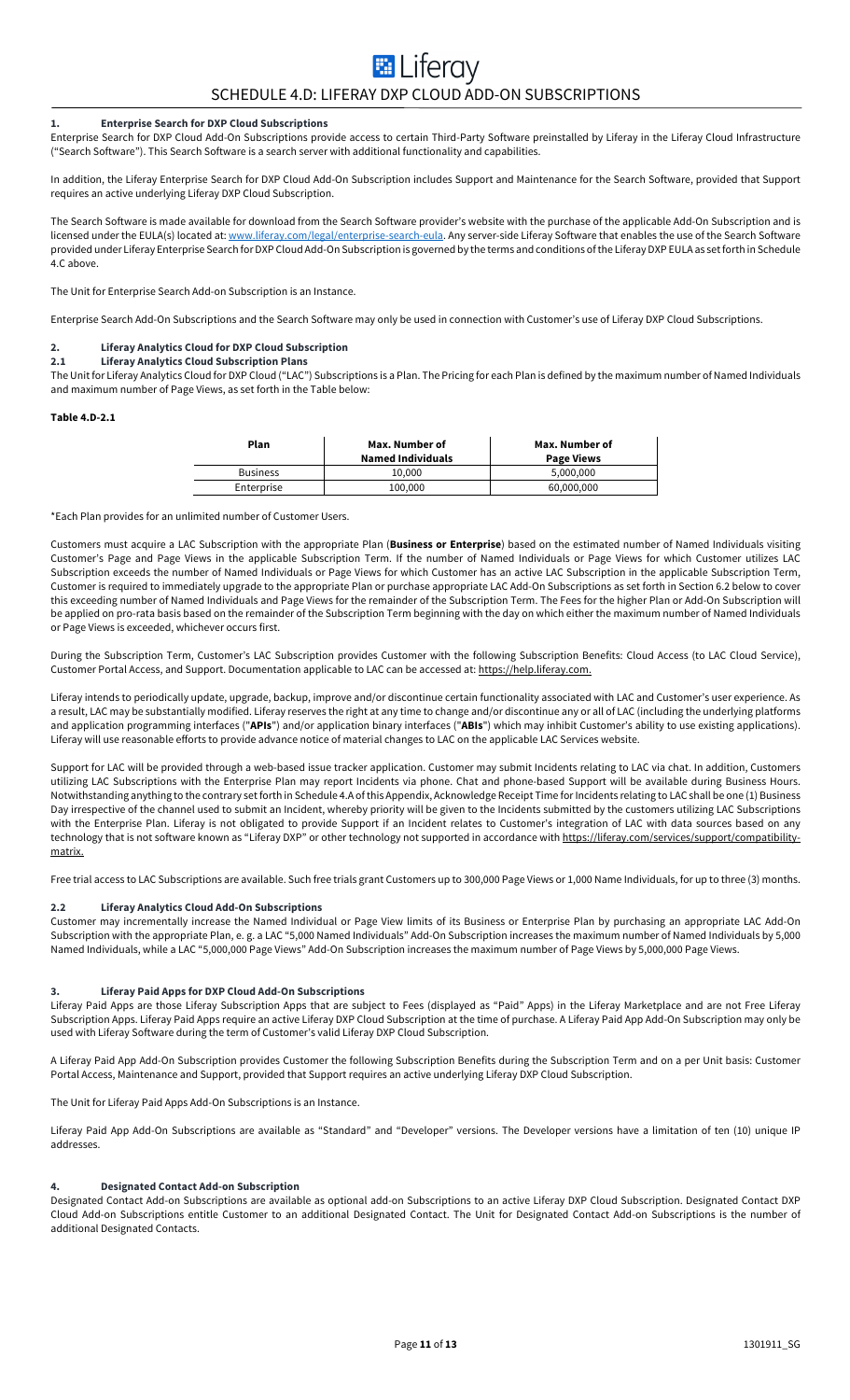# **5. Extended Premium Support DXP Cloud Subscription**

The Extended Support DXP Cloud Subscription extends the benefits associated with the Premium Support Phase for Maintenance and Support of certain Liferay Software used by Customer within the scope of its Liferay DXP Cloud Service beyond the end of Premium Support Phase, as defined in the EOSL Policy. Extended Premium Support DXP Cloud Subscriptions must be purchased before the Premium Support Phase ends (as defined in the EOSL Policy).

Each Extended Premium Support DXP Cloud Subscription requires an underlying and active Liferay DXP Cloud Subscription. For example, the Liferay Extended Premium Support Subscription is not available for Customer Applications for which Customer does not have an active Liferay DXP Cloud Subscription.

If purchased, the Extended Premium Support DXP Cloud Subscription is provided for a period of up to three (3) years immediately following the end of the Premium Support Phase. The Unit, Designated Purpose and Support Level for Liferay Extended Premium Support DXP Cloud Subscriptions are the same as for Customer's underlying active Liferay DXP Cloud Subscription.

## **6. Third Party Add-On Subscriptions**

Liferay resells certain third party Add-On Subscriptions for External Offerings (each, a "Third Party Subscriptions"). Such subscriptions will be identified on an applicable Order Form as a Third Party Subscriptions. Additionally, the applicable Order Form will identify the third party provider of the applicable Third Party Subscription and any end user terms applicable to the Third Party Subscription, which are entered into directly between Customer and the third party provider.

Any support services for such Third Party Services is not within the scope of Support and, if available to Customer, are subject to separate terms and conditions between Customer and the provider of the Third Party Services.